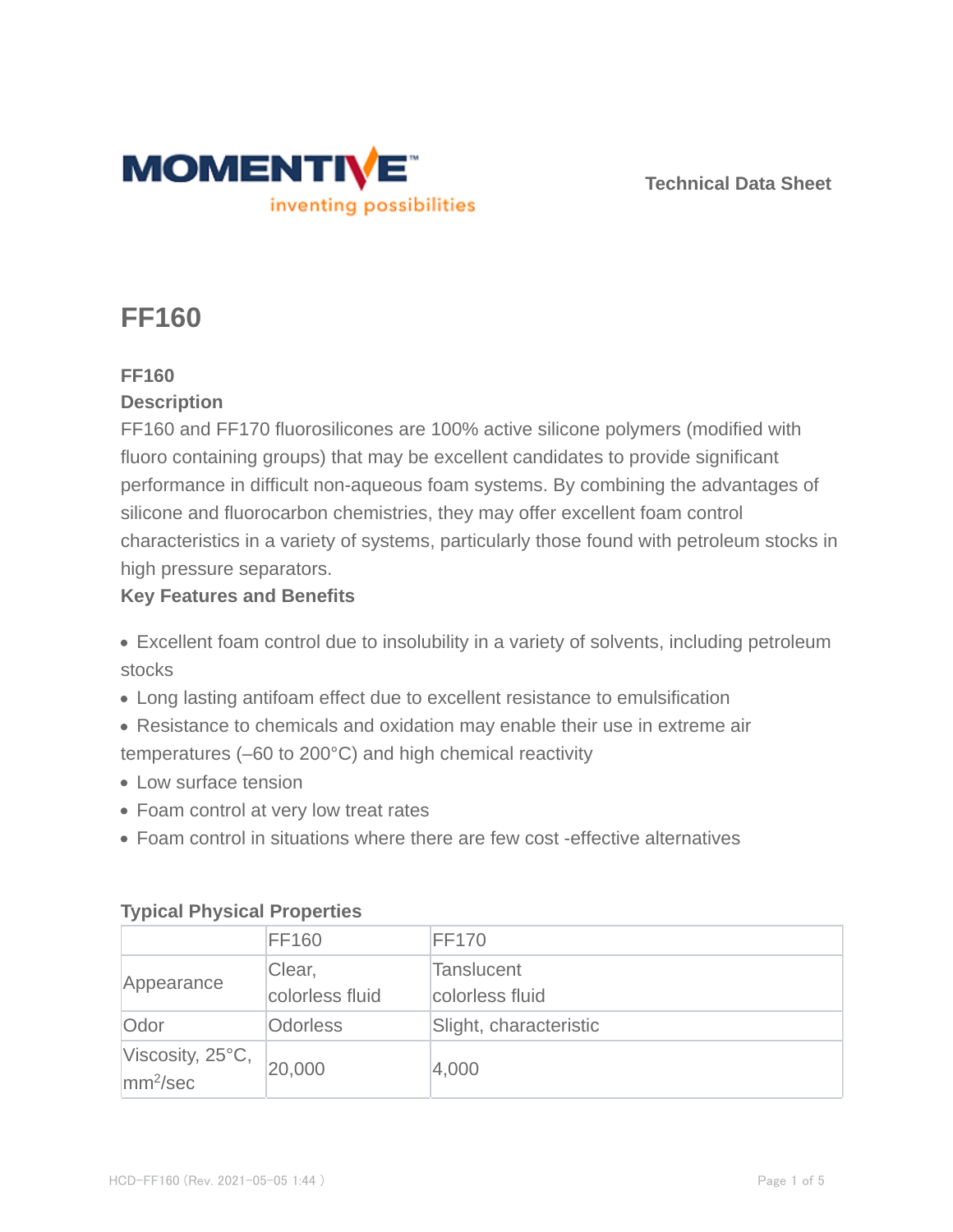| Density at 25°C,<br>g/cm              | 1.12                                                                                                           | 1.13                                                                                                          |
|---------------------------------------|----------------------------------------------------------------------------------------------------------------|---------------------------------------------------------------------------------------------------------------|
| Refractive Index<br>at $25^{\circ}$ C | 1.38                                                                                                           | 1.38                                                                                                          |
| Flash Point, °C                       | 315                                                                                                            | 93                                                                                                            |
| Soluble in                            | Toluene, ketones<br>such as acetone,<br>methyl ethyl<br>ketone, low<br>molecular<br>weight esters and<br>ether | Ketones, such as acetone or methyl ethyl ketone,<br>low molecular weight esters and ethers,<br>cyclosiloxanes |

## **Potential Applications**

It is well known that foam control of non-aqueous foams, particularly certain solvent based systems, can be very problematic. Conventional antifoams, such as those based on polydimethylsiloxanes, are likely to be soluble and may have the opposite effect of foam stabilization rather than foam control. The chemical and petroleum industries as well as the dry-cleaning industry (during recycling of used chlorinated solvents), are industries that may need a more potent foam control agent.

## Benefits in High Pressure (gas-oil) Separators

1. FF160 and FF170 fluorosilicones exhibit excellent foam control in this application by enabling near zero liquid carry-over and gas carry-under. This may ensure that the downstream compressors and secondary/tertiary separators will operate optimally. 2. FF160 and FF170 fluorosilicones may allow the use of smaller high pressure separators while retaining the same throughput. This may be particularly useful in offshore platform designs, where space is at a premium.

3. FF160 and FF170 fluorosilicones can increase the productivity of existing equipment without the need to install new machinery and this may save cost for the end user. 4. FF160 and FF170 fluorosilicones may reduce capital costs, particularly for deep water drilling and their off-shore platforms.

5. FF160 and FF170 fluorosilicones can materially reduce the risk of shut down, particularly in deep water off-shore platforms where pressure excursions can lead to uncontrolled foaming when conventional antifoams are used.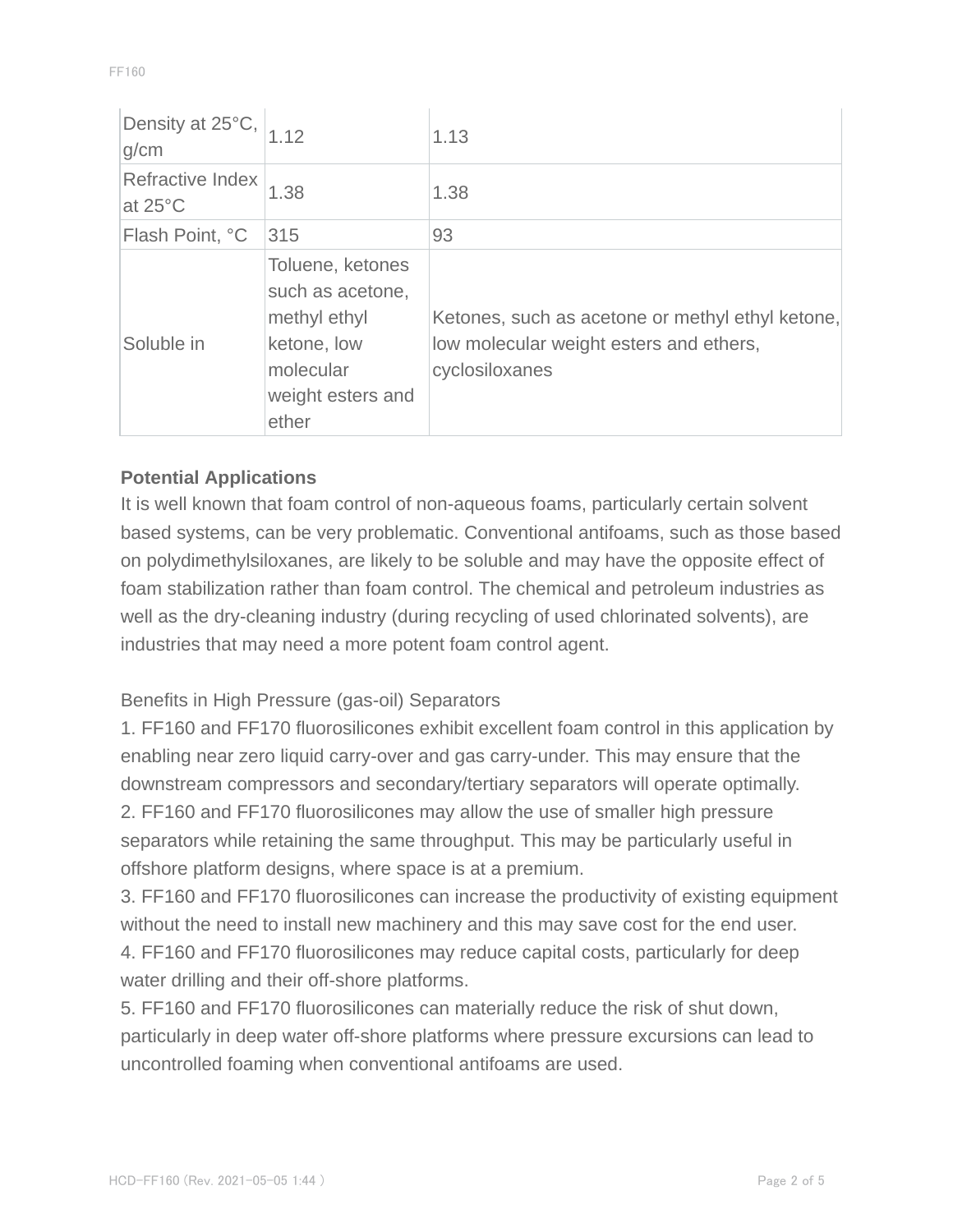## **Product Usage**

FF160 and FF170 fluorosilicones can be used as received but it is recommended that they be diluted in an appropriate solvent to reduce their viscosity and ensure accurate, low dose treat rates. Depending on the lowest possible setting of the dosing pumps, dilutions can vary between 1 and 5% by weight. It is highly recommended that diluted solutions be used within four weeks, or some loss in performance may be experienced.

Solvents that are recommended are ketones, esters and ethers. However, THF (tetrahydrofuran) and dioxane should not be used because they may degrade the polymer. If a high boiling point solvent is needed, we recommend the use of tributyl phosphate. If high flash point solutions are desirable, we recommend esters of dicarboxylic acids.

It is generally observed that as the viscosity of the fluorosilicone increases, so does the antifoaming effect. However, it may also be more difficult to disperse the material.

The location of the dosing points is of critical importance to the optimum performance of FF160 and FF170 fluorosilicones. In general, we recommend that the dosing points be situated just before a high shear/mixing equipment, such as a recirculation pump, or at the entry point of the crude oil in the high pressure separator. This may help ensure maximum dispersion of the antifoam throughout the foaming medium and lead to excellent foam control.

FF160 and FF170 fluorosilicones are less sensitive to droplet size distribution than typical antifoams based on polydimethylsiloxanes and can withstand high turbulence environments.

When using FF160 and FF170 fluorosilicones as foam control agents in high pressure separators, there is no need to co-inject an antifoam to prevent gas carry-under. FF160 and FF170 fluorosilicones function both as an antifoam (killing foam at the surface of the crude) and as a de-aerator (facilitating the removal of gas from the mass of the liquid).

FF160 and FF170 fluorosilicones have shown utility in all types of crude, irrespective of their viscosity, asphaltene/resins content, temperature and amount of gas that needs to be separated.

FF160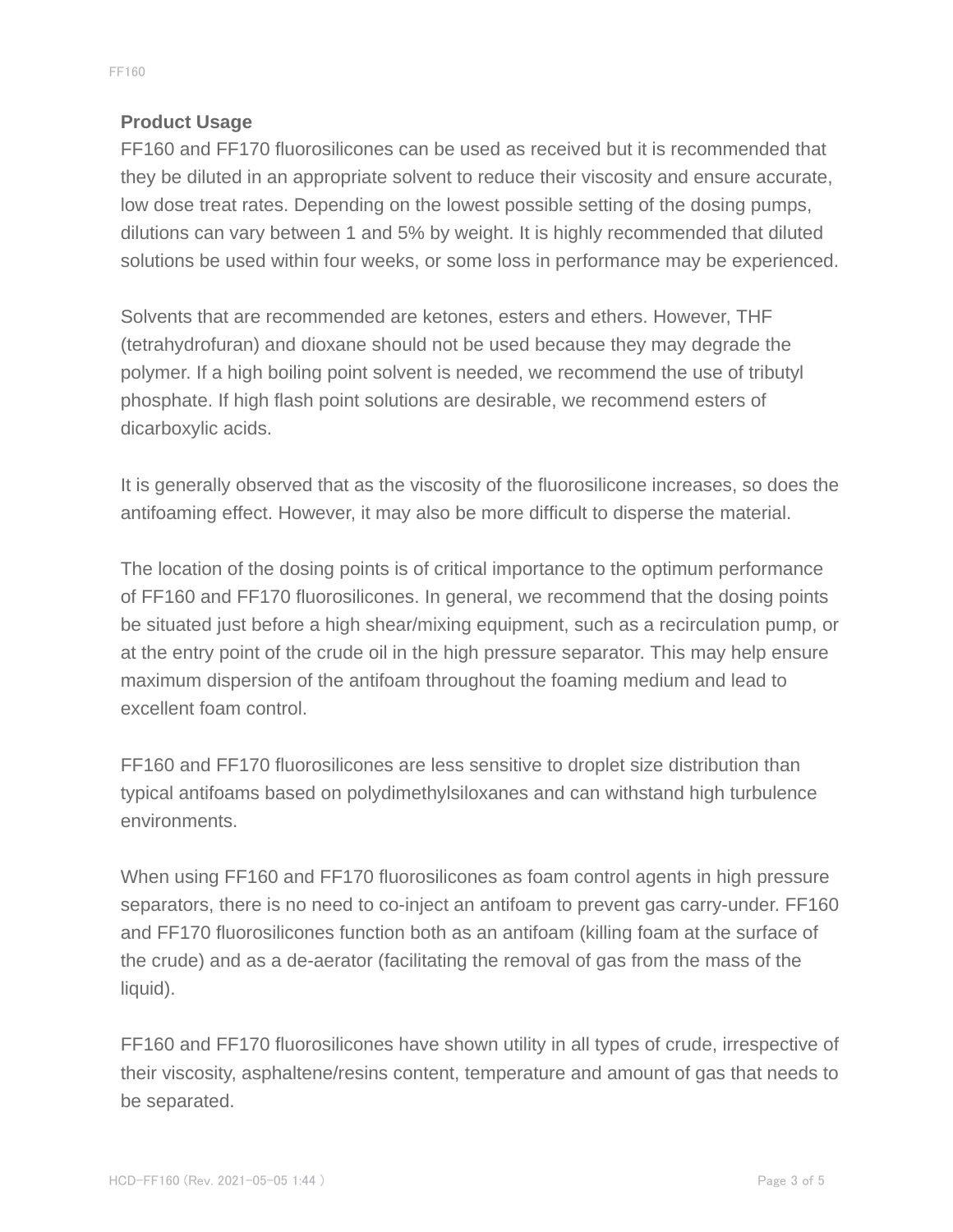#### **Availability**

FF160 fluorosilicone is available in drums of 180 kgs net weight and in pails of 18 kgs net weight. FF170 fluorosilicone is available in drums of 227 kgs net weight.

**Patent Status** Standard copy to come **Product Safety, Handling and Storage** Standard copy to come **Limitations** Standard copy to come

#### **Contact Information**

Email commercial.services@momentive.com

#### **Telephone**

| <b>Americas</b>      | <b>Latin America</b> | <b>EMEAI- Europe, Middle</b><br>East, Africa & India | <b>ASIA PACIFIC</b> |
|----------------------|----------------------|------------------------------------------------------|---------------------|
| +1 800 295 2392      | <b>Brazil</b>        | <b>Europe</b>                                        | <b>China</b>        |
| Toll free*           | +55 11 4534 9650     | +390510924300                                        | 800 820 0202        |
| +704 805 6946        | Direct Number        | Direct number                                        | Toll free           |
| <b>Direct Number</b> |                      |                                                      | +86 21 3860 4892    |
|                      |                      |                                                      | Direct number       |
| *All American        | <b>Mexico</b>        | India, Middle East &                                 | Japan               |
| countries            | +52 55 2169 7670     | <b>Africa</b>                                        | +81 3 5544 3111     |
|                      | <b>Direct Number</b> | + 91 44 71212207                                     | Direct number       |
|                      |                      | Direct number*                                       |                     |
|                      |                      | *All Middle Eastern                                  | <b>Korea</b>        |
|                      |                      | countries, Africa, India,                            | +82 2 6201 4600     |

For literature and technical assistance, visit our website at: www.momentive.com

#### **DISCLAIMER:**